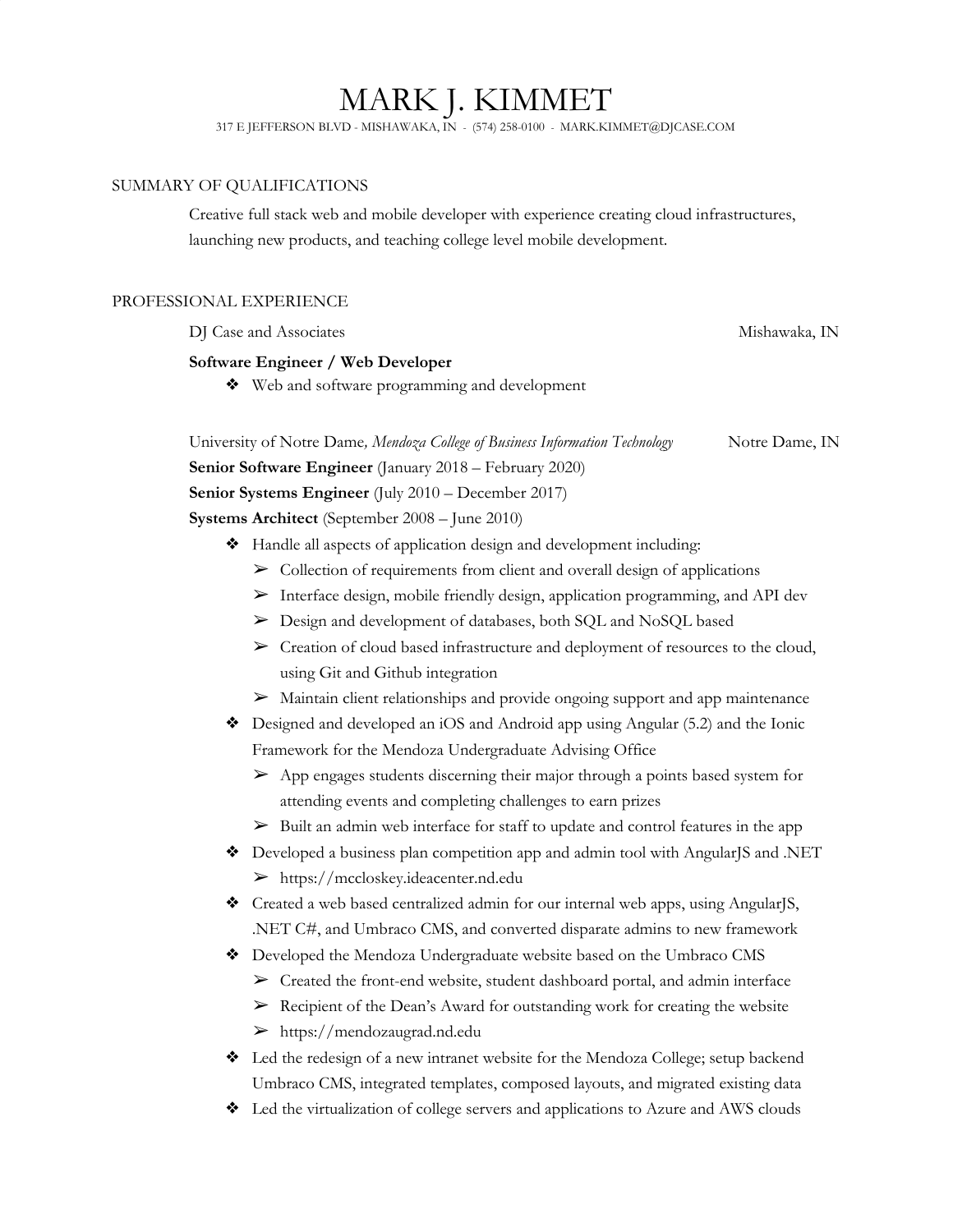#### **Concurrent Assistant Professional Specialist (Adjunct Instructor)** (January 2016 – May 2016)

- ❖ Developed the curriculum and taught an undergraduate 3 credit course, Mobile Application Development, in the Mendoza College of Business
- ❖ Course taught the use of JavaScript, Meteor, MongoDB and Cordova to build mobile applications for both iOS and Android platforms

KPMG, LLP - *IT Advisory* Denver, CO

# **Senior Associate** (July 2008)

**Associate** (Aug. 2006 – Jun. 2008)

- ❖ Created a time saving engagement scheduling and staff utilization tool in Excel
- ❖ Developed an Access database with forms to save time creating countless work papers
- ❖ Advised and Audited several Fortune 500 companies, including:
	- ➢ A project to identify ways a client could "green" their data centers and save 20%
	- ➢ Assessed IT governance structure and performance for a national restaurant chain
- ❖ Led several training sessions for IT Advisory monthly knowledge shares
- ❖ Recipient of multiple KPMG Encore Awards for outstanding job performance

University of Notre Dame*, Mendoza College of Business Information Technology* Notre Dame, IN **Systems Engineer** (Jan. 2003 – May 2005)

- ❖ Created and launched website for Mendoza IT with a custom built CMS
- ❖ Developed database driven web applications, surveys, and data collection forms
- ❖ Wrote more than 50 technology tutorials for faculty and staff

## TECHNICAL SKILLS

- ❖ **Programming and Tools:** JavaScript, Angular, AngularJS, Typescript, .NET (C#/VB), MVC Framework, Ionic Framework, SASS, CSS, JQuery, HTML, SQL, Meteor, Coldfusion, JSON, Python, XML, Git, Github, Photoshop
- ❖ **Architecture and Design:** Web Apps, iPhone and Android Apps, Databases (SQL Server, Firebase, Firestore, MongoDB, MySQL), Umbraco CMS Applications
- ❖ **Systems and Cloud Deployment and Administration:** Azure, Amazon AWS, DigitalOcean, Windows Server, IIS, Ubuntu, Nginx, SQL Server, Umbraco CMS
- ❖ **Certifications:** Certified Information Systems Auditor (CISA)